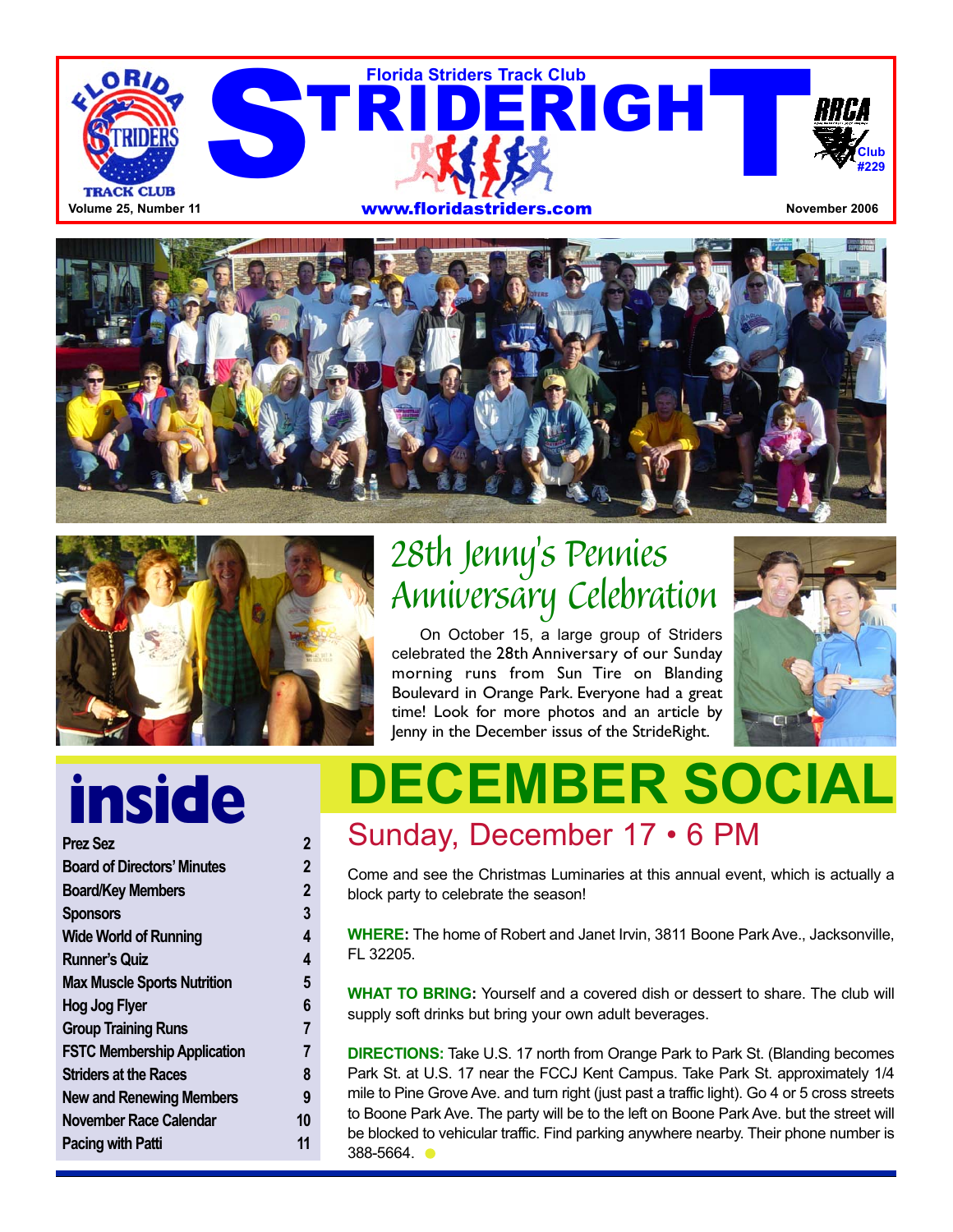

By Dave Bokros Prez Sez

There are a lot of new Striders out there that are really making themselves known.

I have watched as many of the folks who graduated from the beginning runner's classes from 2005 and 2006 have become serious road addicts! Many have joined the beginner's Half Marathon class and have made it to the point of finishing the Pumpkin Run ten mile this past weekend! I would not only like to thank every Striders who has helped out with these classes, but all the Striders who go out of their way to make newcomers feel welcome. Special thanks to John Metzgar for his leadership in the Half Marathon training class! I have watched as theses class members have become more enthusiastic every day about their newfound abilities! To all, keep on doing what you do!

Cool weather is here, go out and have fun!

### **Board of Directors' Minutes 10/10/2006**

The meeting was called to order by Dave Bokros at 7 p.m. Directors absent were John DeAntonis, Gary Hallett, Sharon Pentaleri, John Powers, Terry Sikes, and Patty Stewart-Garbrecht.

**Minutes:** An amendment to the September minutes was made as follows: The sentence under "Social Update" which read "A motion was made to allot \$1000 for the event to cover the speaker and other miscellaneous costs," was corrected to read: "A motion was made and passed to allot \$1000 for the event to cover the speaker and other miscellaneous costs." Also, under "Presentation of Award," some names to add to the volunteer list at the 2005 National Convention are Bobby Green, and Jane, Tom and Michael Sullivan.

**Treasurer's Report:** The September Treasurer's report was filed as written.

**Children's Running Program Funding Requests:** A new \$500 funding request was received from Green Cove Springs Junior High Cross Country Club. The Children's Running Committee previously reviewed it and unanimously recommended approval. A motion was made and passed unanimously to approve the request.

**Social Update:** The December social will be on the 17th, which is the same day as the Jacksonville Marathon and Half Marathon. It will start at 6:00 pm., and will coincide with the lighting of the luminaries in Boone Park in Riverside. There is no current firm plan for a November social, although there are some possibilities being worked on. There is also the Strider Breakfast this coming weekend. The social with Todd Williams as the speaker has been postponed till February. There were many issues associated with proposed dates, and only about 3 weeks left to advertise. It was decided to wait till just before Track Season starts, and give it plenty of time to get everyone wide attendance. This will give opportunity to promote the River Run, and we can also advertise it at the River Road Resolution 5K in January.

**RRCA Awards:** Some volunteers need to be submitted for these awards. Dave is looking for help to write up these awards and submit them. They need to be in by October 31st. Some people have been nominated for these awards in the past such as Newsletter Editor of the Year, Director of the Year, Volunteer of the Year, etc.

**River Road Resolution 5K:** The River Road Resolution 5K budget was submitted for review. Bob Boyd is out of town, so Dave pre- **Continued on page 11**

**2005-2006 Board of Directors & Key Members** (Board Members marked with an \*) **President/Memorial Day 5K Director: \*Dave Bokros** . . . . . . .(H) 545-4538 email: DBokros@comcast.net **Vice President: \*John Powers**  $.$  . .(W) 354-1221x111 email: john.powers@floridapowertrain.com **Treasurer: \***George Hoskins . . . . .(H) 264-4372 email: ghoskins@bellsouth.net **Secretary:** Vicky Connell . . . . . . (H) 276-0193 email: VickyJC@comcast.net **E-News Coordinator** \*Lillian Lawless . . . . . .(H) (302) 477-0373 email: lalawless@verizon.net **Autumn Fitness 5K Director: Bob Boyd** (H) 272-1770 . . . . . . . .(W) 272-1770 email: BobBoydFL@comcast.net **Membership Director/Newsletter Circulation Manager:**  $\ldots$  . . . . . . . (H) 777.6108 email: FloridaStriders@comcast.net **Equipment Director & Webmaster:**  $\ldots$  (H) 264-1673 email: smithj53@bellsouth.net **Photographer:** Vanessa Boyd . . . . . . .(H) 272-1770 email: vanessaboydFL@comcast.net **Pacing by Patti Columnist:** \*Patti Stewart-Garbrecht........(H) 541-1303 email: epstewart2002@yahoo.com **Children's Run Coordinator:** Vanessa Boyd . . . . . . .(H) 272-1770 email: vanessaboydFL@comcast.net **Social Coordinator:** \*Glenn Hanna . . . . . . . (H) 777-9351 email: ghanna3@bellsouth.net **Directors at Large:** \*Patti Stewart-Garbrecht........(H) 541-1303 email: epstewart2002@yahoo.com \*John DeAntonis . . . . .(H) 264-3541 email: johnnydee1@comcast.net \*Mike Ford . . . . . . . . . .(H) 406-2989 email: forddog92@hotmail.com \*Terry Sikes . . . . . . . . .(H) 384-7194 email: terrysikes@aol.com \*Jay Birmingham . . . . .(H) 612-2357 email: jaygreatheart@aol.com \*Kim Lundy . . . . . . . . .(H) 213-0250 email: woodski135@aol.com \*Kellie Howard . . . . . .(H) 732-7377 email: kellski@comcast.net \*John Metzgar . . . . . . .(H) 215-9440 email: weluv2run@aol.com \*Denise Metzgar . . . . .(H) 215-9440 email: weluv2run@aol.com \*Celita Ricks . . . . . . . .(H) 317-0714 email: celitaricks@yahoo.com \*David Kelly . . . . . . . . .(H) 278-7342 email: davidk2301@yahoo.com \* Sharon Pentaleri . . . .(H) 389-6271 email: sharon@pentaleri.com **Hog Jog Director:**  $\ldots$  (H) 728-7759 email: stevebruce@comcast.net **River Run Hospitality Tent Coordinator:** Stan Scarlett . . . . . . . .(H) 994-2687 email: stanscarlett@msn.com **RRCA Southern Region Director:** Ken Bendy . . . . . . . . . .(H) 278-2926 email: kbendy@aol.com **North Florida RRCA Representative:** Mike Bowen . . . . . . . . .(H) 850-308-1953 email: michael.s.bowen@gmail.com **Run to the Sun Director:**<br>  $*$ Gary Hallett . . . . . . . . . . (H) 292-2793 \*Gary Hallett . . . . . . . . .(H) 292-2793 email: ghall32447@aol.com **Strider "Person" Coordinator for Races:** Al Saffer . . . . . . . . . . . .(H/W) 665-6996 email: saffat@jea.com **Scholarship Coordinator**<br>Tom Sullivan . . . . . . . . .  $\ldots$  (H) 298-3220 email: msull10166@cs.com

**StrideRight Editor**

Trish Kabus . . . . . . . . . . (C) 343-5181<br>email: striderightedit@aol.com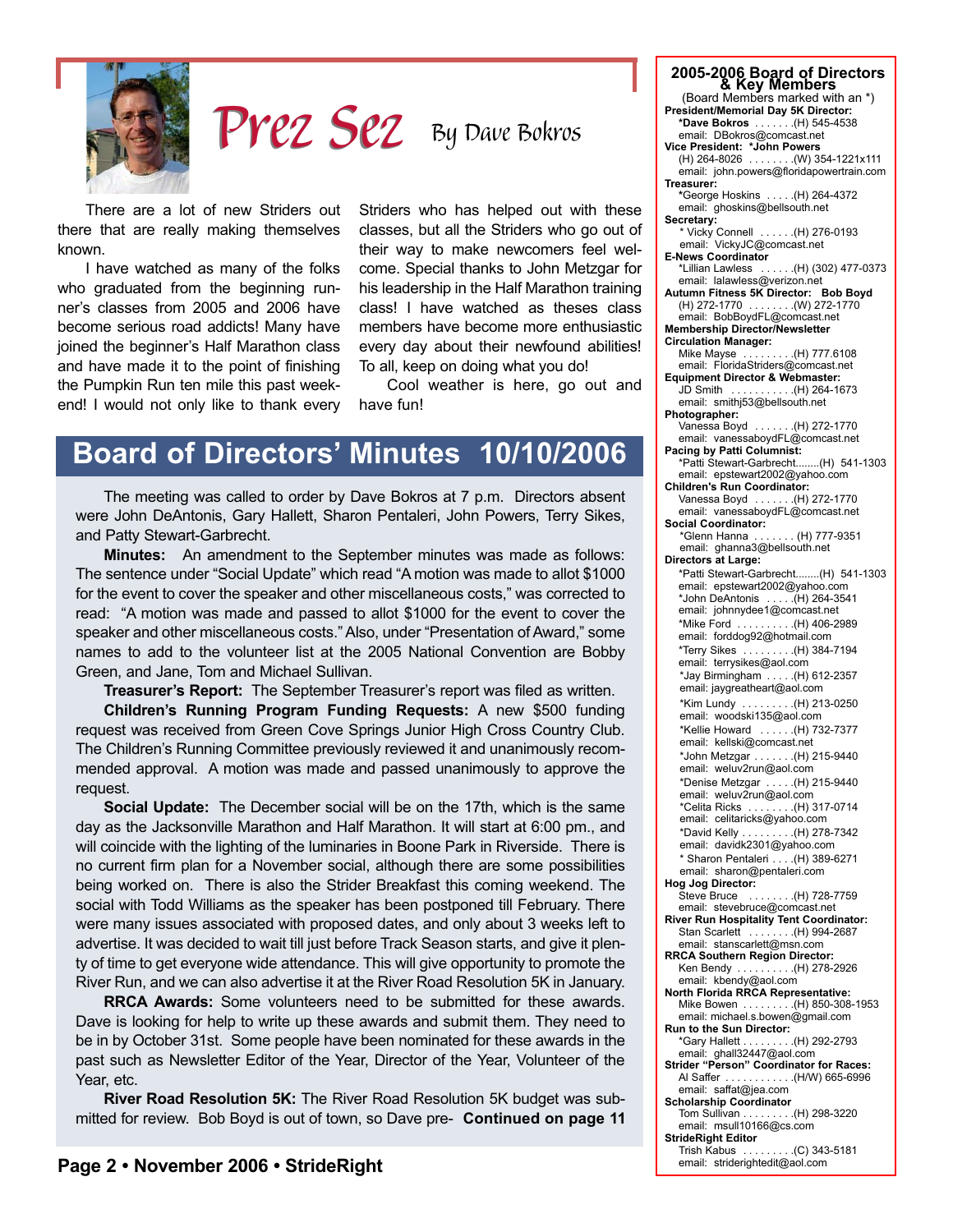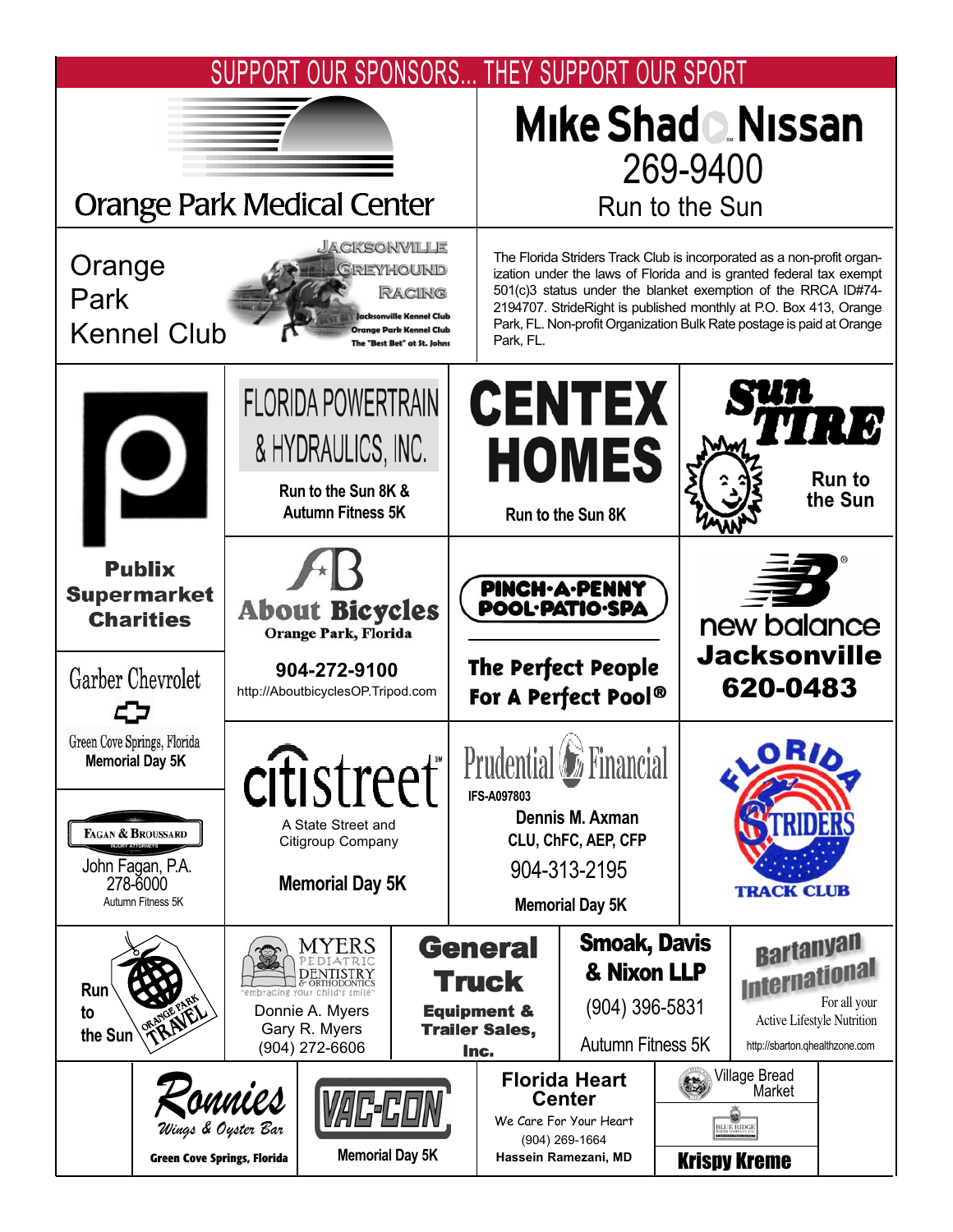# **What Should I Say?**

My wife, Debbie, commented after a recent cross country race that some parents were at a loss for words when their children were competing.

"What if I say the wrong thing?"

"How do you encourage them without putting pressure on them?"

"They look so uncomfortable. I feel so sorry for them."

All runners have heard the spectators. Some comments are funny, some are irritating. Some words encourage while others simply add stress. A comment from a stranger may mean nothing while the same words, spoken by a loved one, inspire.

Having raced for almost 50 years, I may have heard it all. Most of the time, I must admit, having someone at roadside or trackside made me race better. So this advice first—show up. Your presence alone will probably help your runner.

Before my thoughts on good words, what are some negative words that should NOT be spoken (shouted, yelled, or bellowed)? These fall into two categories—lies and discouraging words.

#### **Don't lie.**

"You're looking good," when your runner is dragging a cramping leg or looks like Death warmed over (as my dear old Aunt Dorothy would say), strikes the runner as silly or unobservant.

"She's catching you!!", heard when your closest opponent is fifty meters back with 100 meters to go, does nothing but increase anxiety as rigor mortis settles into your tired muscles.

Then there's the old chestnut, uttered by many an unknowing stranger, usually late in a long race, "Only two

#### **Runner's Quiz** *By Jay Birmingham*

Lots of runners are drawn to the mountains. Here are some peaks to challenge your knowledge.

1. What US mountain is the highest east of the Mississippi River?

2. This is tricky: What is the highest mountain east of the Rockies?

3. Though not close to the highest in Colorado, this Fourteener hosts almost 2,000 runners each August in a half and full marathon.

4. Only 80 miles by air from the lowest point in the Western Hemisphere, this peak is the highest in the lower 48 states.

5. This New England mountain has had an ascent race every June for several decades.

**See page 9 for the answers**

#### **The Wide World of Running By Jay Birmingham**

miles to go!" You know that about four miles remain, and you wish 'two miles' were true, but such an understatement of fact is simply discouraging.

A runner not knowing a course can be devastated when, as he digs deep over the final quarter mile, hears, "one mile to go!."

#### **Discouraging words.**

"You're not trying!"

"What are you doing? Catch that guy!"

"Dig a little deeper, you pansy!"

Who would utter sentences like this? Coaches, that's who. I've heard these kinds of things, in various forms, many times. The good news is, these coaches are rarely successful. The bad thing is, the athletes that have to deal with these egomaniacs everyday are unlikely to develop healthy attitudes about running—or themselves.

I believe that every runner gives her best in every race. Derisive comments rarely elicit a change in performance, except to cause the athlete to stop trying as hard as he can for the insensitive clod that just yelled, "You can run better than that!"

Now for words that help.

#### **Information.**

Accurate information can help any runner. We are pushing the envelope when we race—it pays to know distances, gaps to opponents, or what's ahead on the road.

In this summer's beach run, I stationed myself about 150 meters from the finish. For over a mile, I knew the kids could see the finish banner—but it never seems to get much closer as one runs up the beach.

"You'll be done in 30 seconds," I shouted, encouragingly. Every one of them mustered a solid finishing kick, being reassured that the end was really near.

All veterans of the Thanksgiving half-marathon are aware of the seemingly endless number of turns over the final ¾ mile of the course. If you are walking back to encourage friends to the finish, count the number of turns left. "Only six more turns—less than a half-mile to go." That's information that can raise someone's fatigued hopes.

#### **Encouragement**

"Way to go, Carla! Nice job, Justin! You are running strong, Morgan!"

Nothing but positives in comments like these. Hearing one's name, along with an encouraging thought, lets runners know you see them and appreciate **Continued on page 9**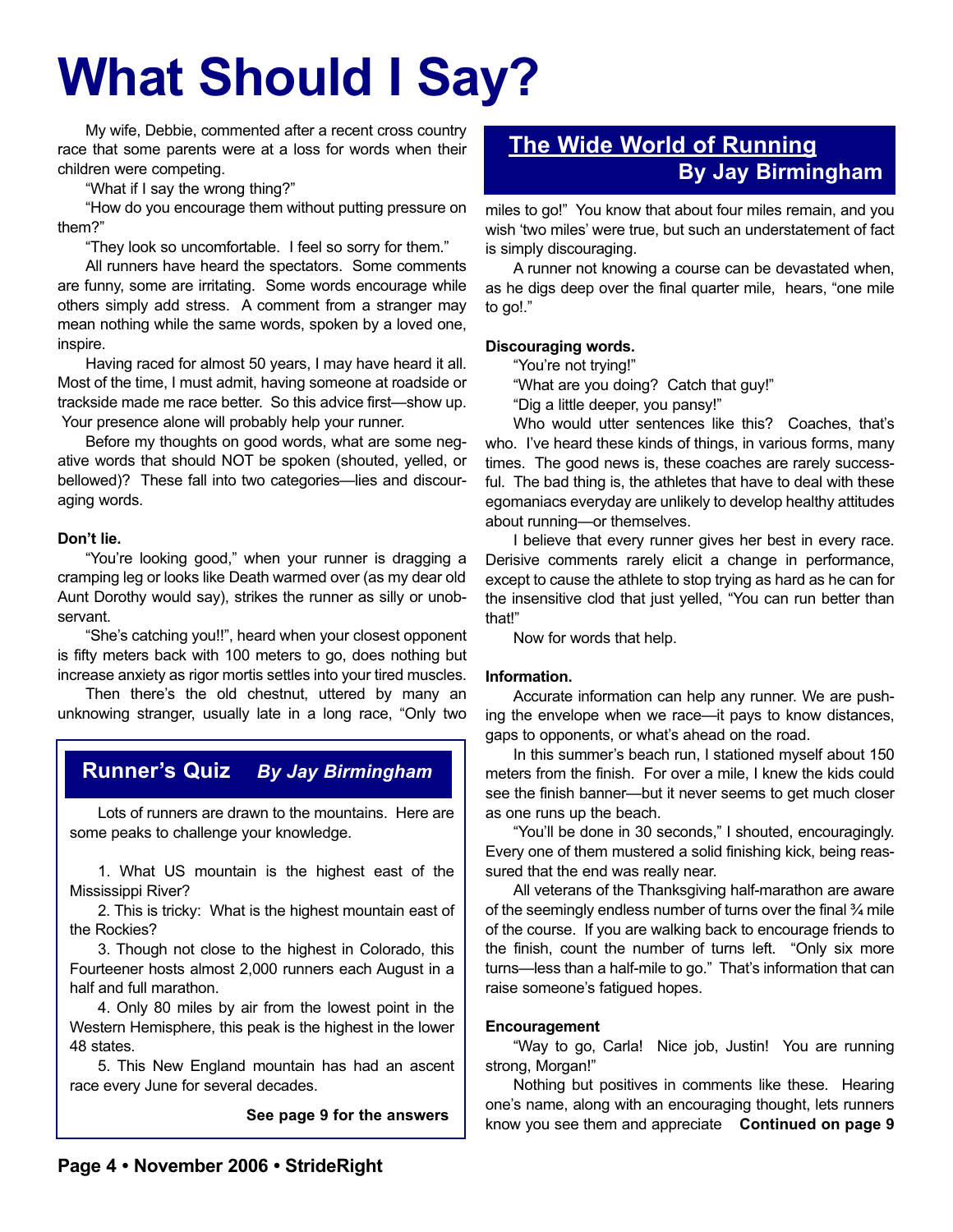NUTRITION

ADVERTISEMENT

KNOWLEDGE. PERFORMANCE. RESULTS.

# Sports Nutrition Company Sports Nutrition Company Coming to Town Coming to Town

### **Recently named one of the 30 hot new franchises by ENTREPRENEUR Magazine**

# Opportunity to own your own business

Looking for a great business opportunity in a dynamic, growing \$16 billion a year industry? Like the idea of owning your own business while pursuing your passion for health and fitness? Then, owning a Max Muscle Sports Nutrition store may be just what you are looking for.

California-based Max Muscle Sports Nutrition is the premier sports nutrition franchise company in America, offering superior products and advice and counseling about health, fitness, and nutrition. We are expanding rapidly throughout the country, and have already opened our first store in Orlando with a second scheduled to open this summer in Jacksonville.

We are looking for qualified people with a passion for health and fitness to own and operate single and multi-units. If you would like to learn more about this exciting opportunity, please go to **www.maxmusclefranchise.com** or call **Vince Bagni** at (904) 280-9430.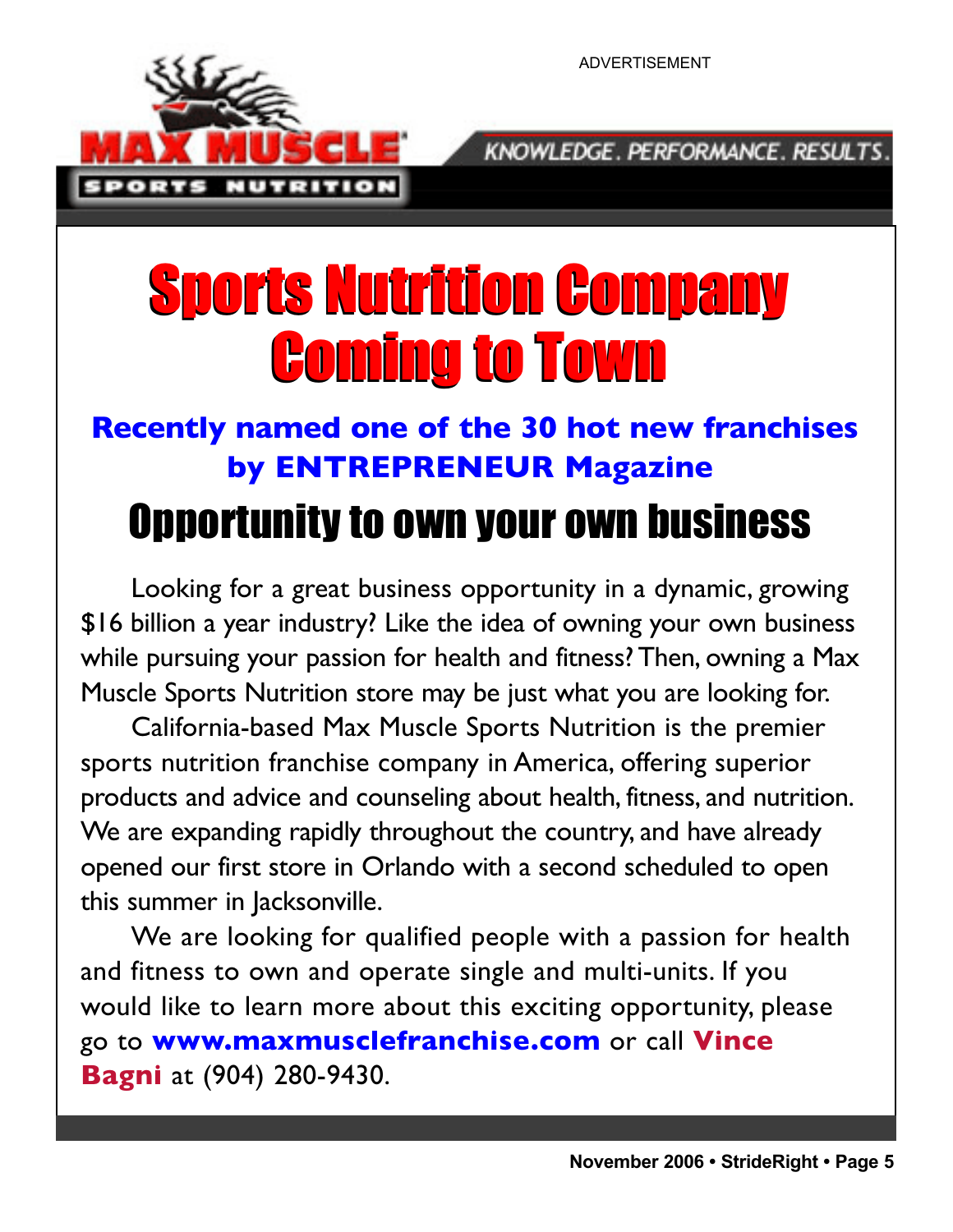

### **5K Race · Saturday · November 11, 2006 · 9:00 AM**

**1 Mile Fun Run - 10:00 AM · Awards Ceremony 10:15 AM · Lake Asbury, FL** 

Cross Country course starts and finishes at Ronnie VanZant Memorial Park, 2760 Sandridge Rd This course will not be suitable for wheelchair or other physically challenged participants.

Two lap cross country course. Spikes may be worn. Please arrive early to familiarize yourself with the course. Walkers are welcome but there will be no separate walking awards.

**Awards & Registration:** Top 3 Male & Female; Top<br>Masters & Grand Masters; plus Top 3 in each age group, Male & Female: **AGE GROUPS:** 10 & under, 11-14, 15-19,<br>20-24, 25-29, 30-34, 35-39, 40-44, 45-49, 50-54, 55-59,<br>60-64, 65-69, 70-74, 75-79, 80 & over. No multiple awards.<br>**FUN RUN**: There is no charge for the Fun Run, but a runners must complete an entry form. Ribbons awarded<br>to all finishers.

**RACE PACKET PICKUP:** Day of race only. Packet pickup & day of race registration will begin at 7:30 AM. **COSTS: (Includes T-Shirt and Post-race refreshments;** T-Shirts are guaranteed to all pre-registered 5K entrants).

| <b>Entry received by</b> | <b>Striders/Military</b> | <b>Others</b> |
|--------------------------|--------------------------|---------------|
| November 2nd             | \$10                     | \$12          |
| 11/03 - 11/10            | \$13                     | \$15          |
| <b>Race Day, 11/11</b>   | \$20                     | \$20          |

**Make check payable to: Hog Jog 5K Mail completed application & check to:** 

**Hog** Jog 1228 Blue Heron Lane **Jacksonville Beach, FL 32250** (Race fees are non-refundable.)

**Prefer the convenience of On Line Membership, Renewal, or Race Registration? Visit Active.com. They charge \$3.00 for their service.** 

| <b>HOG JOG 5K ENTRY FORM</b>                                                                                                                                                                                                                                                                                                                                                                                                                                                                                                                                                                                                                                                                                                                                                                                                                                                                                                                                                                                                                                                                                                                                                                                                                                                                                                                                                                                                                                             |                                      |                                                                                 |  |                |  |  |  |                    |    |            | ONLY)     |                 | RACE# (FSTC USE               |  |  |                                               |  |       |  |                                              |  |                         |  |
|--------------------------------------------------------------------------------------------------------------------------------------------------------------------------------------------------------------------------------------------------------------------------------------------------------------------------------------------------------------------------------------------------------------------------------------------------------------------------------------------------------------------------------------------------------------------------------------------------------------------------------------------------------------------------------------------------------------------------------------------------------------------------------------------------------------------------------------------------------------------------------------------------------------------------------------------------------------------------------------------------------------------------------------------------------------------------------------------------------------------------------------------------------------------------------------------------------------------------------------------------------------------------------------------------------------------------------------------------------------------------------------------------------------------------------------------------------------------------|--------------------------------------|---------------------------------------------------------------------------------|--|----------------|--|--|--|--------------------|----|------------|-----------|-----------------|-------------------------------|--|--|-----------------------------------------------|--|-------|--|----------------------------------------------|--|-------------------------|--|
|                                                                                                                                                                                                                                                                                                                                                                                                                                                                                                                                                                                                                                                                                                                                                                                                                                                                                                                                                                                                                                                                                                                                                                                                                                                                                                                                                                                                                                                                          |                                      |                                                                                 |  |                |  |  |  |                    |    |            |           |                 |                               |  |  |                                               |  |       |  |                                              |  |                         |  |
| <b>First Name</b>                                                                                                                                                                                                                                                                                                                                                                                                                                                                                                                                                                                                                                                                                                                                                                                                                                                                                                                                                                                                                                                                                                                                                                                                                                                                                                                                                                                                                                                        |                                      |                                                                                 |  |                |  |  |  |                    |    |            | Last Name |                 |                               |  |  |                                               |  |       |  |                                              |  | Ever run/walked a race? |  |
|                                                                                                                                                                                                                                                                                                                                                                                                                                                                                                                                                                                                                                                                                                                                                                                                                                                                                                                                                                                                                                                                                                                                                                                                                                                                                                                                                                                                                                                                          |                                      |                                                                                 |  |                |  |  |  |                    | XL | <b>RUN</b> |           |                 | <b>FUN RUN</b><br>(no charge) |  |  |                                               |  |       |  |                                              |  |                         |  |
| Age                                                                                                                                                                                                                                                                                                                                                                                                                                                                                                                                                                                                                                                                                                                                                                                                                                                                                                                                                                                                                                                                                                                                                                                                                                                                                                                                                                                                                                                                      |                                      |                                                                                 |  | Sex            |  |  |  | <b>Adult Sizes</b> |    |            |           |                 |                               |  |  |                                               |  |       |  |                                              |  |                         |  |
|                                                                                                                                                                                                                                                                                                                                                                                                                                                                                                                                                                                                                                                                                                                                                                                                                                                                                                                                                                                                                                                                                                                                                                                                                                                                                                                                                                                                                                                                          |                                      |                                                                                 |  |                |  |  |  |                    |    |            |           |                 |                               |  |  |                                               |  |       |  |                                              |  |                         |  |
|                                                                                                                                                                                                                                                                                                                                                                                                                                                                                                                                                                                                                                                                                                                                                                                                                                                                                                                                                                                                                                                                                                                                                                                                                                                                                                                                                                                                                                                                          | Street Address (include apt. number) |                                                                                 |  |                |  |  |  |                    |    |            |           |                 |                               |  |  |                                               |  |       |  |                                              |  |                         |  |
|                                                                                                                                                                                                                                                                                                                                                                                                                                                                                                                                                                                                                                                                                                                                                                                                                                                                                                                                                                                                                                                                                                                                                                                                                                                                                                                                                                                                                                                                          |                                      |                                                                                 |  |                |  |  |  |                    |    |            |           |                 |                               |  |  |                                               |  |       |  |                                              |  |                         |  |
| City                                                                                                                                                                                                                                                                                                                                                                                                                                                                                                                                                                                                                                                                                                                                                                                                                                                                                                                                                                                                                                                                                                                                                                                                                                                                                                                                                                                                                                                                     |                                      |                                                                                 |  |                |  |  |  |                    |    |            |           |                 |                               |  |  |                                               |  | State |  |                                              |  | Zip Code                |  |
|                                                                                                                                                                                                                                                                                                                                                                                                                                                                                                                                                                                                                                                                                                                                                                                                                                                                                                                                                                                                                                                                                                                                                                                                                                                                                                                                                                                                                                                                          |                                      |                                                                                 |  |                |  |  |  |                    |    |            |           | Fee Enclosed \$ |                               |  |  |                                               |  |       |  | <b>Florida Striders Track</b><br>Club Member |  | Military                |  |
| <b>Telephone Number</b><br>I know that running a road race is a potentially hazardous activity. I should not enter and run unless I am medically able and properly trained. I agree to abide by any decision of a race official relative to my ability to<br>with running in this event including, but not limited to: fall, contact with other participants, the effects of the weather, including high heat and/or humidity, traffic and the conditions of the road, all such risks being<br>knowing these facts and in consideration of your accepting my entry I, for myself and everyone entitled to act on my behalf, waive and release the FSTC, RRCA and all sponsors, their representatives and successors, from all<br>out of my participation in this event even though that liability may arise out of negligence or carelessness on the part of the persons named in this waiver. I also agree that I may be examined and treated if necessary dur<br>nel in the event medical problems of any cause arise. The race officials or the qualified personnel have the right to disqualify me and remove me from the race if, in their opinion, I may be suffering from a life threateni<br>RRCA Guidelines which prohibit the use of radio headsets or other portable sound systems, wheeled conveyances (excluding wheelchairs) including skateboards, roller skates or blades, baby joggers, bicycles, etc. Animals are<br>used by blind runners. Rev. 6/00. |                                      |                                                                                 |  |                |  |  |  |                    |    |            |           |                 |                               |  |  |                                               |  |       |  |                                              |  |                         |  |
|                                                                                                                                                                                                                                                                                                                                                                                                                                                                                                                                                                                                                                                                                                                                                                                                                                                                                                                                                                                                                                                                                                                                                                                                                                                                                                                                                                                                                                                                          |                                      | Mail Check to: Hog Jog 5K • 1228 Blue Heron Lane • Jacksonville Beach, FL 32250 |  | Your Signature |  |  |  |                    |    |            | Date      |                 |                               |  |  | Parent's Signature (if under 18 years of age) |  |       |  |                                              |  | Date                    |  |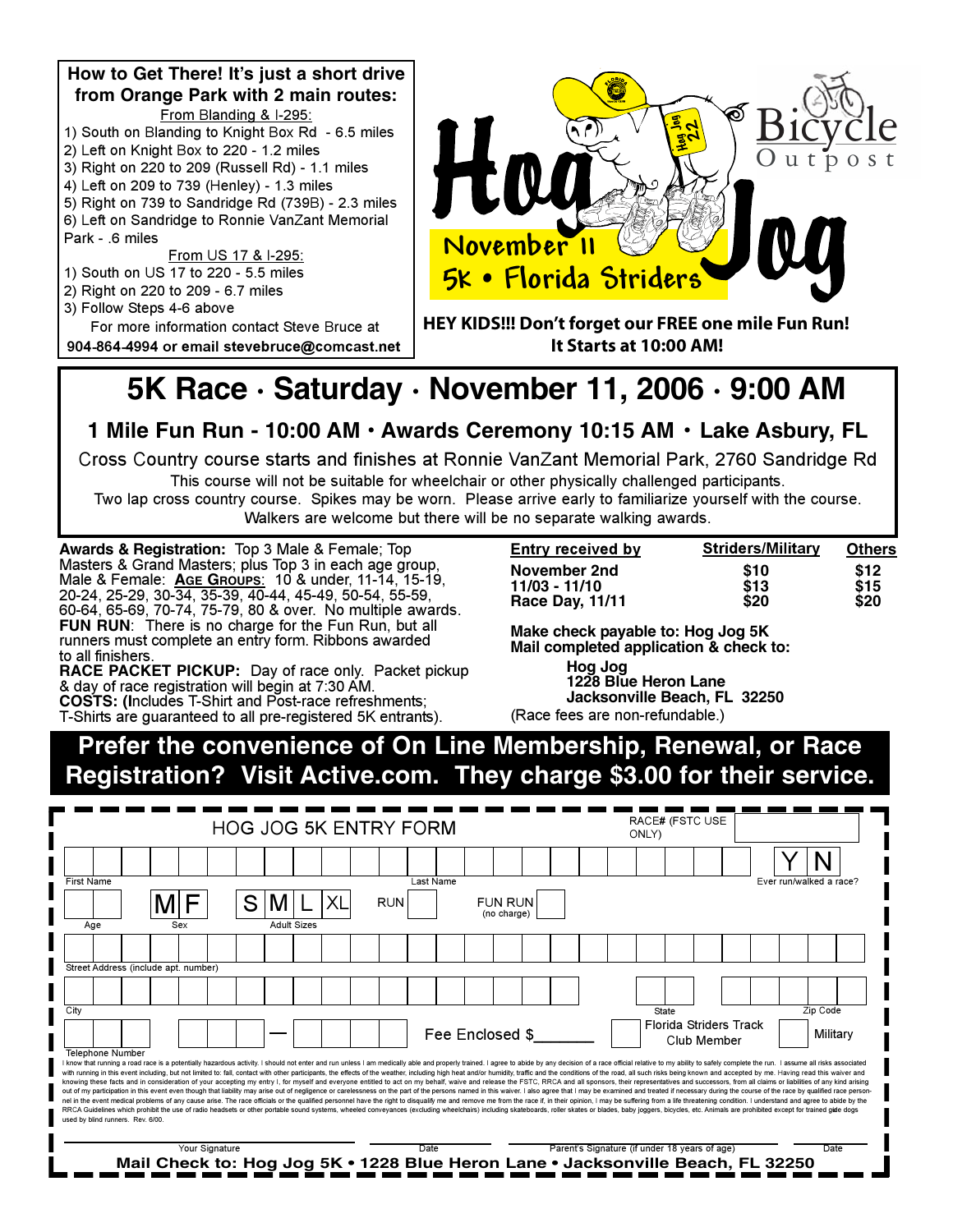|                 |                             |                                                                                                                                                                                                                                | <b>GROUP TRAINING RUNS</b>                                                                            |                                                                                                                                                                                                                                                                                                                                                                                                                                                                                                                                                                                                                                                                                                                                                                                                                                                                                                                                                                             |  |  |  |  |
|-----------------|-----------------------------|--------------------------------------------------------------------------------------------------------------------------------------------------------------------------------------------------------------------------------|-------------------------------------------------------------------------------------------------------|-----------------------------------------------------------------------------------------------------------------------------------------------------------------------------------------------------------------------------------------------------------------------------------------------------------------------------------------------------------------------------------------------------------------------------------------------------------------------------------------------------------------------------------------------------------------------------------------------------------------------------------------------------------------------------------------------------------------------------------------------------------------------------------------------------------------------------------------------------------------------------------------------------------------------------------------------------------------------------|--|--|--|--|
| <b>DAY</b>      | <b>TIME</b>                 | <b>DISTANCE</b>                                                                                                                                                                                                                | <b>JACKSONVILLE AREA</b>                                                                              | <b>CONTACT</b>                                                                                                                                                                                                                                                                                                                                                                                                                                                                                                                                                                                                                                                                                                                                                                                                                                                                                                                                                              |  |  |  |  |
| <b>Sunday</b>   | 6:30 AM                     | 5 to 10 Miles<br>Various pace<br>groups                                                                                                                                                                                        | <b>Atlantic Beach</b><br><b>Sea Turtle Inn</b>                                                        | <b>Bill or Dot Mitchell</b><br>(904) 241-0331<br>mitd0005@mac.com                                                                                                                                                                                                                                                                                                                                                                                                                                                                                                                                                                                                                                                                                                                                                                                                                                                                                                           |  |  |  |  |
| <b>Sunday</b>   | 6:30 AM                     | 6 to 20 Miles<br><b>Various pace</b><br>groups                                                                                                                                                                                 | <b>Orange Park Sun Tire</b><br><b>Blanding Blvd.</b>                                                  | Bob Boyd (904) 272-1770<br>BobBoydFL@Comcast.net                                                                                                                                                                                                                                                                                                                                                                                                                                                                                                                                                                                                                                                                                                                                                                                                                                                                                                                            |  |  |  |  |
| <b>Sunday</b>   | 7:00 AM                     | 10 to 15 Miles<br>Moderate pace                                                                                                                                                                                                | <b>Jacksonville</b><br>Jewish Community Alliance (904) 237-4100<br>8505 San Jose Blvd.                | <b>Wendy Patterson</b><br>wenrex@comcast.net                                                                                                                                                                                                                                                                                                                                                                                                                                                                                                                                                                                                                                                                                                                                                                                                                                                                                                                                |  |  |  |  |
| <b>Sunday</b>   | 10:00 AM<br><b>Seasonal</b> | 3-8 Miles<br><b>Trail Run</b>                                                                                                                                                                                                  | <b>Ponte Vedra</b><br><b>Guana State Park</b>                                                         | Craig O'Neal (904) 568-4825<br>charityrunningcoach@yahoo.com                                                                                                                                                                                                                                                                                                                                                                                                                                                                                                                                                                                                                                                                                                                                                                                                                                                                                                                |  |  |  |  |
| <b>Sunday</b>   | 7:00 AM                     | 7.5 Miles<br><b>Black Creek Trail</b>                                                                                                                                                                                          | <b>Fleming Island</b>                                                                                 | Super WalMart (NE corner) Kay Womack (904) 215-8656<br>kaywoma@hotmail.com                                                                                                                                                                                                                                                                                                                                                                                                                                                                                                                                                                                                                                                                                                                                                                                                                                                                                                  |  |  |  |  |
| <b>Monday</b>   | 5:30 PM                     | <b>6 Miles</b>                                                                                                                                                                                                                 | <b>Jacksonville</b><br>Downtown Bridges Charthouse Restaurant<br>parking lot                          | Danny Weaver (904) 287-5496                                                                                                                                                                                                                                                                                                                                                                                                                                                                                                                                                                                                                                                                                                                                                                                                                                                                                                                                                 |  |  |  |  |
| <b>Tuesday</b>  | 6:30 PM                     | $5+$ miles                                                                                                                                                                                                                     | <b>Ponte Vedra Beach</b><br><b>Sawgrass Village</b>                                                   | Craig O'Neal (904) 568-4825<br>charityrunningcoach@yahoo.com                                                                                                                                                                                                                                                                                                                                                                                                                                                                                                                                                                                                                                                                                                                                                                                                                                                                                                                |  |  |  |  |
| Weds.           | 6:30 PM                     | <b>Interval Training</b>                                                                                                                                                                                                       | <b>Orange Park, St. Johns</b><br><b>Country Day Track</b><br>(park @ Lakeside Elem.<br>on Moody Road) | Bob Boyd (904) 272-1770,<br>BobBoydFL@Comcast.net                                                                                                                                                                                                                                                                                                                                                                                                                                                                                                                                                                                                                                                                                                                                                                                                                                                                                                                           |  |  |  |  |
| Weds.           | 5:30 PM                     | <b>Interval Training</b>                                                                                                                                                                                                       | <b>Jacksonville</b><br><b>Bolles School</b><br>San Marco Blvd.                                        | Danny Weaver (904) 287-5496                                                                                                                                                                                                                                                                                                                                                                                                                                                                                                                                                                                                                                                                                                                                                                                                                                                                                                                                                 |  |  |  |  |
| Weds.           | 6:00 PM                     | 6.2 Miles<br><b>Easy pace</b>                                                                                                                                                                                                  | <b>Jacksonville</b><br><b>Boone Park Riverside</b>                                                    | Doug Tillett (904) 388-6139<br>douglastillett@hotmail.com                                                                                                                                                                                                                                                                                                                                                                                                                                                                                                                                                                                                                                                                                                                                                                                                                                                                                                                   |  |  |  |  |
| <b>Thursday</b> | 6:30 PM                     | <b>5 Miles</b><br>Varied pace                                                                                                                                                                                                  | <b>San Marco/Largo Park</b><br><b>Corner of Naldo and</b><br> Largo                                   | Doug Tillett (904) 388-6139<br> douglastillett@hotmail.com                                                                                                                                                                                                                                                                                                                                                                                                                                                                                                                                                                                                                                                                                                                                                                                                                                                                                                                  |  |  |  |  |
| <b>Saturday</b> | 7AM                         | $7+$ miles                                                                                                                                                                                                                     | Ponte Vedra Beach<br><b>Sawgrass Village</b>                                                          | Craig O'Neal (904) 568-4825<br>charityrunningcoach@yahoo.com                                                                                                                                                                                                                                                                                                                                                                                                                                                                                                                                                                                                                                                                                                                                                                                                                                                                                                                |  |  |  |  |
| Please Print    |                             |                                                                                                                                                                                                                                | <b>Application for Membership</b><br><b>FLORIDA STRIDERS TRACK CLUB</b>                               | New <sub>O</sub><br>Renewal $\bigcap$<br><u>M.I. And the contract of the contract of M.I. And the contract of the contract of the contract of the contract of the contract of the contract of the contract of the contract of the contract of the contract of the contrac</u>                                                                                                                                                                                                                                                                                                                                                                                                                                                                                                                                                                                                                                                                                               |  |  |  |  |
| Address __      |                             | the control of the control of the control of the control of the control of the control of                                                                                                                                      |                                                                                                       |                                                                                                                                                                                                                                                                                                                                                                                                                                                                                                                                                                                                                                                                                                                                                                                                                                                                                                                                                                             |  |  |  |  |
|                 |                             |                                                                                                                                                                                                                                |                                                                                                       |                                                                                                                                                                                                                                                                                                                                                                                                                                                                                                                                                                                                                                                                                                                                                                                                                                                                                                                                                                             |  |  |  |  |
| E-mail          |                             |                                                                                                                                                                                                                                | Occupation <sub>_____________________</sub>                                                           | <b>Mail Application</b>                                                                                                                                                                                                                                                                                                                                                                                                                                                                                                                                                                                                                                                                                                                                                                                                                                                                                                                                                     |  |  |  |  |
| Date            |                             | Signature experience and the state of the state of the state of the state of the state of the state of the state of the state of the state of the state of the state of the state of the state of the state of the state of th | Annual Dues:                                                                                          | with dues to:<br><b>Florida Striders</b><br>O<br>Family \$20<br>8559 Boysenberry Lane E.<br>Single \$15<br>O<br>Jacksonville, FL 32244<br>Junior (under 18) \$10<br>O<br>Senior (over 65) \$10<br>O                                                                                                                                                                                                                                                                                                                                                                                                                                                                                                                                                                                                                                                                                                                                                                         |  |  |  |  |
|                 |                             | ities may arise out of negligence or carelessness on the part of persons named on this waiver.                                                                                                                                 |                                                                                                       | I know and understand that running in and/or volunteering to work at FSTC races are potentially hazardous activities. I will not participate in club activities unless I am medically able and/or properly trained to do so. I<br>ty to safely complete a FSTC sponsored race. I assume all risks associated with running and volunteering to work in club races including, but not limited to, slip/trip/falls, contact with other participants, volunteers, or<br>ity, the conditions of the road and traffic on the course, all such risks being known and understood by me. Having read this waiver and knowing these facts and in consideration of your acceptance of my application for memb<br>waive, release, and agree to hold harmless the Road Runners Club of America, the Florida Striders Track Club and all sponsors, their representatives and successors from all claims or liabilities of any kind arising out of<br>November 2006 · StrideRight · Page 7 |  |  |  |  |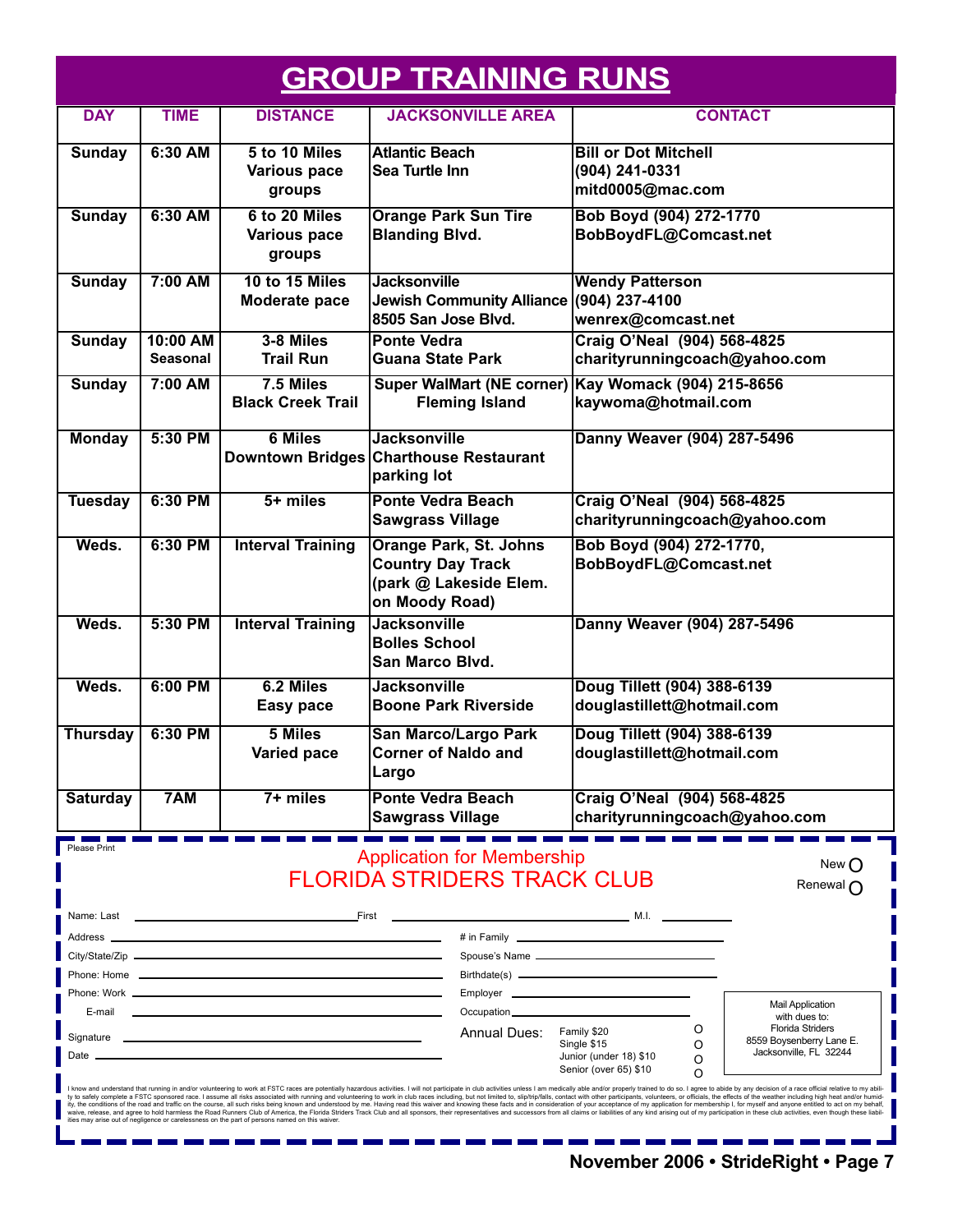Striders at the Races<br>To get your race results published, email epstewart2002@yahoo.com<br> To get your race results published, email epstewart2002@yahoo.com

#### **RITA 5K St. Johns Town Center September 30, 2006**

| Justin Jacobs            | 15:43         | 3rd O/A             |
|--------------------------|---------------|---------------------|
| <b>Frank Sutman</b>      |               | 17:39               |
|                          |               | <b>Masters Male</b> |
| <b>Orestez Gutierrez</b> | 18:12         |                     |
| Keith Brantley           | 18:13         | 2nd A/G             |
| Page Ramezani            | 18:25         | 1st A/G             |
| <b>Kim Pawelek</b>       | 18:27         |                     |
|                          |               | 2nd O/A Female      |
| <b>Bill Dunn</b>         |               | 18:46 2nd A/G       |
| Stephen Beard            | 19:49         | 1st A/G             |
| <b>Robert Walker</b>     | 19:50         |                     |
| Nicholas Jongebloed      | 19:57         |                     |
| Keith Poythress          | 20:07         |                     |
| <b>Brett Beisker</b>     | 20:39         | 2nd A/G             |
| <b>Rexx Weir</b>         | 20:46         | 2nd A/G             |
| <b>Wendy Patterson</b>   |               | 20:47               |
|                          |               | Masters Female      |
| Randy Arend              | 20:57         |                     |
| Joe Broom                | 21:12         | PR                  |
| John Hirsch              | 21:27         | 3rd A/G             |
| <b>Everett Crum</b>      | 22:04         | 1st A/G             |
| Thom Henkel              | 22:08         | 1st A/G             |
| Tom Zicafoose            | 22:48         |                     |
| <b>Matt Ross</b>         | 23:00         | 1st A/G             |
| Sarah Dunsford           | 23:49         | 1st A/G             |
| <b>Gil Flores</b>        | 23:49         |                     |
| <b>Steve Waterhouse</b>  | 25:17         |                     |
| <b>Barbara Whitter</b>   | 25:20         | 1st A/G             |
| Leo Sheckells            | 27:24         | 3rd A/G             |
| John Dunsford            | 28:29         |                     |
| Mark Lay                 | 29:06         |                     |
| Gayla Poythress          | 29:10         |                     |
| <b>Cathy Reidy</b>       | 29:20         |                     |
| <b>Freddy Fillingham</b> | 29:38         | 3rd A/G             |
| <b>Shirley Henkel</b>    | 30:14         |                     |
| Kevin Ott                | 30:40         |                     |
| Sandra Shines            | 31:29         |                     |
| <b>Burness Morris</b>    | 31:35         |                     |
| Al Saffer                | 32:43         | 2nd A/G             |
| <b>Suly Lopez</b>        | 33:02         |                     |
| Nancy Pullo              | 33:08 1st A/G |                     |
| Gina Waterhouse          | 35:44         |                     |

**MARINE CORPS HALF MARATHON Jax Veterans Memorial Wall October 7, 2006**

| Justin Jacobs          | 1:11:54 | 3rd O/A        |
|------------------------|---------|----------------|
| John Metzgar           | 1:15:06 |                |
| <b>Kim Pawelek</b>     |         | 1:22:58        |
|                        |         | 1st O/A Female |
| Drew Kenny             | 1:28:42 | 3rd A/G        |
| <b>Bill Dunn</b>       | 1:29:59 |                |
| Mark Woods             | 1:30:42 |                |
| <b>Bruce Holmes</b>    | 1:33:26 | 1st A/G        |
| Stephen Beard          | 1:34:34 |                |
| <b>Gary Hallett</b>    | 1:35:49 |                |
| Paul Geiger            | 1:35:27 |                |
| <b>Terry Sikes</b>     | 1:35:30 |                |
| Del Conner             | 1:36:57 |                |
| Keith Poythress        | 1:38:09 |                |
| Kathy Murray           | 1:38:18 | 2nd A/G        |
| <b>Wendy Patterson</b> | 1:38:32 | 3rd A/G        |
| <b>John Hirsch</b>     | 1:39:30 |                |
| <b>Celita Ricks</b>    | 1:39:55 |                |
| Regina Taylor          | 1:40:10 |                |
| Raymond Ramos          | 1:40:27 |                |
| <b>Paulette Butler</b> | 1:41:09 | 1st A/G        |
| <b>Bonnie Brooks</b>   | 1:41:22 | 2nd A/G        |
| Regina Sooey           | 1:42:16 |                |
| <b>Frank Frazier</b>   | 1:42:37 | 1st A/G        |
| Everett Crum           | 1:43:38 | 1st A/G        |
| Kim Hoyt               | 1:45:00 |                |
| John DeAntonis         | 1:45:04 | 3rd A/G        |
| Paul Smyth             | 1:47:43 |                |
| <b>Matt Ross</b>       | 1:49:22 | 1st A/G        |
| Stephanie Griffith     | 1:47:44 | 1st A/G        |
| Janet LaVoie           | 1:48:43 | 2nd A/G        |
| Hernando DeSoto        | 1:49:25 |                |
| <b>Sharon Lucie</b>    | 1:51:34 | 2nd A/G        |
| Kim Crist              | 1:52:40 |                |
| Glenn Batteiger        | 1:54:50 |                |
| <b>April Martin</b>    | 1:55:12 |                |
| <b>Steve Bruce</b>     | 1:55:39 |                |
| <b>Bob Kennedy</b>     | 1:56:16 |                |
| Danny Weaver           | 1:57:37 |                |
| Tom Zicafoose          | 1:57:49 |                |
| <b>Teresa Hankel</b>   | 1:58:12 |                |
| Joe Broom              | 1:58:44 |                |
| <b>Gil Flores</b>      | 1:59:04 |                |

1st O/A Female  $1:40:27$ 

Kelli McGreevy 1:59:39 Ken Wilson 2:00:01 Charlie Mann 2:00:40 Gordon Simms 2:00:41 Roxanne Slater 2:00:51 Barbara Whitter 2:01:21 Jeanie Wilson 2:04:00 Kelly Komatz 2:04:18 Mary Algire 2:06:13 Earl Vinson 2:07:33 George Hoskins 2:07:45 Kevin Terry 2:07:56 Kim Cornell 2:07:59 Ben Holland 2:08:46 2nd A/G Melinda Terry 2:11:18 John Gauer 2:12:05 Bobby Green 2:13:11 Kim Anthony 2:23:28 Gordon Slater 2:26:00 Susan Gostage 2:27:55 Stan Scarlett 2:32:04 Al Saffer 2:42:04 George Mosley 2:43:04 Sandra Shines 2:53:45 **MARINE CORPS 5K October 7, 2006** Kimberly Lundy 27:45 Masters Female Gayla Poythress 29:00 2nd A/G George Obi 29:46 Freddy Fillingham 30:33 1st A/G Laurie Ricciardi 30:39 3rd A/G Jonie Davis 31:09 Rexx Weir 33:17 Jen Mitchell 38:03 Irene Herbertson 43:51 1st A/G Joe Connolly 47:19 1st A/G

#### **USA 5K**

Dick Miller 52:08 2nd A/G

**St. Augustine October 7, 2007**

| <b>Bernie Candy</b> | 20:02 | 1st A/G |
|---------------------|-------|---------|
| Bo Holub            | 31:55 | 1st A/G |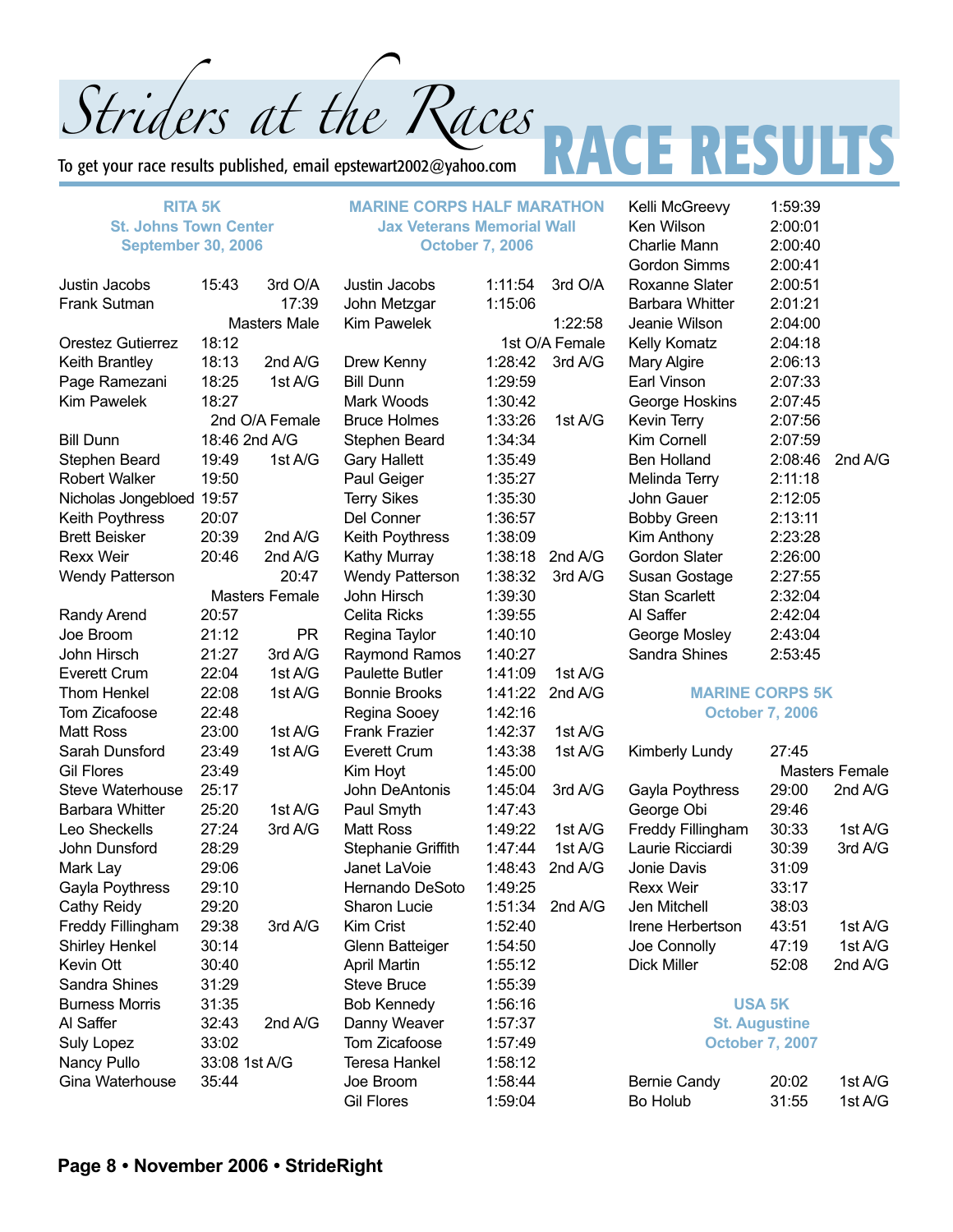| <b>DIGNITY-U-WARE 5K</b><br><b>Fernandina Beach</b><br><b>October 14, 2006</b> |           | Paul Smyth<br>Joe Broome<br><b>Paulette Butler</b>                                                                                                                             | 20:54<br>21:18<br>21:22                               | 1st A/G                 | Gayla Poythress<br>Dennis Lee<br>Freddy Fillingham | 28:31<br>28:40<br>29:25                               |                                                                                                        |
|--------------------------------------------------------------------------------|-----------|--------------------------------------------------------------------------------------------------------------------------------------------------------------------------------|-------------------------------------------------------|-------------------------|----------------------------------------------------|-------------------------------------------------------|--------------------------------------------------------------------------------------------------------|
|                                                                                |           | Kathy Murray                                                                                                                                                                   | 21:49                                                 | 1st A/G                 | Laurie Ricciardi                                   | 29:49                                                 |                                                                                                        |
|                                                                                |           |                                                                                                                                                                                |                                                       |                         |                                                    |                                                       |                                                                                                        |
|                                                                                |           |                                                                                                                                                                                |                                                       |                         |                                                    |                                                       | 3rd A/G                                                                                                |
| <b>PEACHTREE CITY CLASSIC 5K</b>                                               |           |                                                                                                                                                                                |                                                       |                         |                                                    |                                                       |                                                                                                        |
|                                                                                |           | Len Ferman                                                                                                                                                                     | 22:14                                                 |                         | Jim Kehr                                           | 31:29                                                 |                                                                                                        |
|                                                                                |           | Thom Henkel                                                                                                                                                                    | 22:25                                                 | 2nd $A/G$               | <b>Christine Kehr</b>                              | 31:30                                                 |                                                                                                        |
|                                                                                |           | Tom Zicafoose                                                                                                                                                                  | 22:42                                                 |                         | <b>AL Saffer</b>                                   | 31:38                                                 | 2nd A/G                                                                                                |
| 27:17                                                                          | 1st A/G   | Dave Brokos                                                                                                                                                                    | 22:49                                                 |                         | <b>Burness Morris</b>                              | 32:05                                                 |                                                                                                        |
| 28:30                                                                          | 2nd $A/G$ | <b>Mark Foret</b>                                                                                                                                                              | 23:07                                                 |                         | Gina Waterhouse                                    | 34:46                                                 |                                                                                                        |
|                                                                                |           | <b>Vicky Connell</b>                                                                                                                                                           | 23:35                                                 | 3rd A/G                 | Stephany Holt                                      | 37:09                                                 |                                                                                                        |
|                                                                                |           | <b>Gil Flores</b>                                                                                                                                                              | 24:20                                                 |                         | Carolyn Disher                                     | 39:15                                                 |                                                                                                        |
| <b>Jacksonville</b>                                                            |           | <b>Elbert Shubert</b>                                                                                                                                                          | 25:02                                                 |                         | Raychel Slater                                     | 39:59                                                 |                                                                                                        |
|                                                                                |           | <b>Barbara Whitter</b>                                                                                                                                                         | 25:25                                                 |                         | Michelle Ramos                                     | 40:21                                                 |                                                                                                        |
|                                                                                |           | Bonita Golden                                                                                                                                                                  | 25:27                                                 |                         | Joe Connolly                                       | 44:36                                                 | 3rd A/G                                                                                                |
| 15:42                                                                          |           | John Gauer                                                                                                                                                                     | 26:34                                                 |                         | <b>Bill Kennedy</b>                                | 54:21                                                 |                                                                                                        |
|                                                                                |           | Kimberly Lundy                                                                                                                                                                 | 27:22                                                 |                         |                                                    |                                                       |                                                                                                        |
| 18:08                                                                          |           | Jd Smith                                                                                                                                                                       | 27:22                                                 |                         |                                                    |                                                       |                                                                                                        |
|                                                                                |           | Ed Kelly                                                                                                                                                                       | 27:22                                                 |                         |                                                    |                                                       |                                                                                                        |
|                                                                                |           | Lesley Jones                                                                                                                                                                   | 27:24                                                 | <b>PR</b>               |                                                    |                                                       |                                                                                                        |
| 19:57                                                                          | 2nd $A/G$ | Kim Anthony                                                                                                                                                                    | 27:25                                                 |                         |                                                    |                                                       |                                                                                                        |
| 20:47                                                                          |           | Kelli McGreevy                                                                                                                                                                 | 27:33                                                 |                         | Kent Smith                                         | 28:54                                                 |                                                                                                        |
| 20:53                                                                          | 1st A/G   | Ken Wilson                                                                                                                                                                     | 28:24                                                 |                         | <b>Trish Kabus</b>                                 | 43:54                                                 |                                                                                                        |
|                                                                                | 23:29     | 1st A/G<br><b>Peachtree City, GA</b><br><b>October 21, 2006</b><br><b>RACE FOR THE CURE 5K</b><br><b>October 21, 2006</b><br>3rdO/A Male<br>1st O/A Female<br>19:53 3rd A/G PR | Lewis Buzzell<br><b>Frank Frazier</b><br>Everett Crum | 21:55<br>21:56<br>21:56 | 2nd A/G<br>1st A/G<br>1st A/G                      | Cathy Reidy<br>Gordon Slater<br><b>Shirley Henkel</b> | 30:22<br>30:24<br>31:09<br><b>Paint the Town 5K</b><br><b>Daytona Beach</b><br><b>October 22, 2006</b> |

#### **BIRMINGHAM**

Continued from page 4

their effort.

Those who are struggling (you see it in their faces) sometimes need more than a cheer. Try these directives which might get a runner to focus on the goal at hand rather than on their own tired body:

"See that girl in the red singlet, Mary? I think you can catch her."

"You guys work together. You are running strong!"

"Awesome race, Lindsey! You are looking SO GOOD!"

The runner who had a pre-race goal that is now out of reach needs special care. "Finish like a champion, Billy. Hang tough all the way to the finish line." Or, "We are so proud of you. Run strong, sweetheart. You're almost there."

In conclusion, speak their name. Always offer something positive. Criticism never bolsters—and frequently deflates—an already tired runner.

There is an old saying that bears repeating in a piece like this: Encourage me and I'll never forget you. What more could a person want?

What to say before and after a race? Those are subjects for another day. Good run, friend!

*Jay Birmingham has coached children and adults for over forty years in Ohio, Colorado, Nebraska, and Florida. He is head cross country and track coach at St. Johns Country Day School.*

#### **NEW MEMBERS**

Tyree Crews Melissa Stone

#### **RENEWING MEMBERS**

John & Diane Aimone Maryellen Barber Doug Barrows Danny Cole Billy Fehrs John Heisner Kelly, Peter, Chris & Andrew Komatz Dennis & Sylvia Lee

Sharon & Steve Lucie Tim & Janice Martin Larry Mattingly Scott Olivolo William Tomlinson Norma & Ron Wasson Elfrieda & Norm Wyner

#### **MULTI-YEAR RENEWALS**

Joan Crawford Marie Allison Russell & Connie Pratt Bill & Lissa Dunn Gloria Laws

**RUNNER'S QUIZ Answers. Questions appear on page 4.** 1. Mt. Mitchell in North Carolina.(6,684 feet) 2. Guadelupe Peak in Texas (8,749 feet) 3. Pikes Peak.(14,410 feet) 4. Mt. Whitney (14,496 feet) 5. Mt. Washington (6,288 feet)

Please sign the StriderMan after each race! Or email your times to Patti at epstewart2002@yahoo.com

#### or mail them to her at

1513 Maple Leaf Lane, Orange Park, FL 32003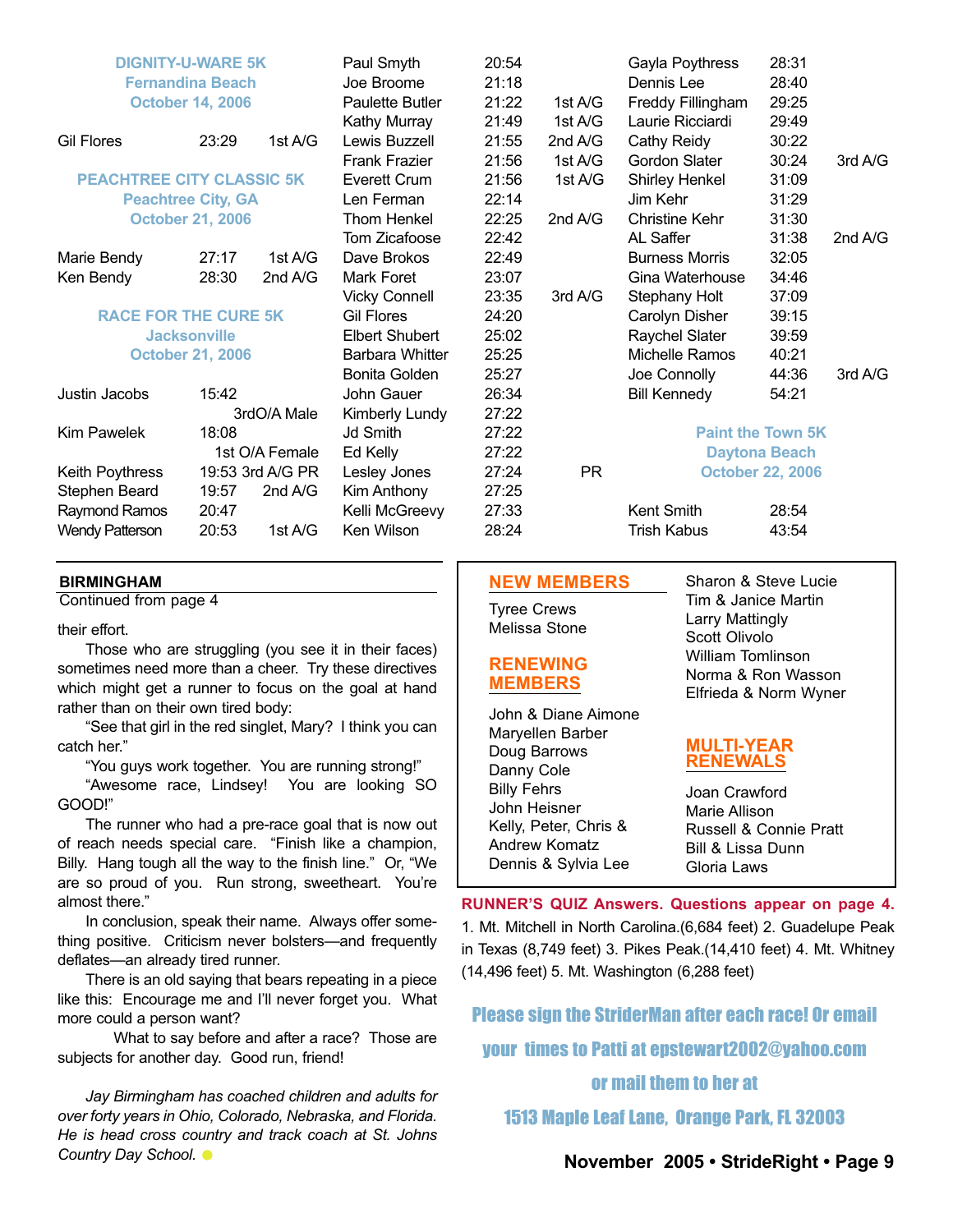## **November** Race Calendar

Published as a service. Accuracy is not guaranteed. If you would like your race listed: Contact either Ken Bendy, RRCA Southern Director (904) 278-2926 Email kbendy@aol.com or Mike Bowen, RRCA State Rep (N. Florida) 850-452-6711 (day) 850-3081953 (eve) Email Michael.s.bowen@gmail.com, website http://www.geocities.com/rrca\_north\_florida.

for a NF list, with web links, see http://members.aol.com/rrcahtml/rrcacal.htm

| <b>DATE</b>           | <b>EVENT</b>                                                    | <b>TIME</b> | <b>LOCATION</b>                                                                     | <b>CONTACT</b>                                                                                |
|-----------------------|-----------------------------------------------------------------|-------------|-------------------------------------------------------------------------------------|-----------------------------------------------------------------------------------------------|
| November 4            | <b>Native Sun</b><br>Mandarin Run 10K                           | 8:00 a.m.   | <b>Mandarin Park</b><br>Jax                                                         | (904) 731-1900<br>1st Place Sports                                                            |
| <b>November</b><br>11 | Hog Jog 5K<br><b>FREE ONE MILE</b><br><b>FUN RUN</b>            | $9:00$ a.m. | <b>Ronnie Van Zant Park</b><br><b>Lake Asbury</b><br><b>Middleburg</b>              | (904) 728-7759<br>stevebruce@comcast.net<br><b>Florida Striders</b><br><b>Track Club</b>      |
| November 11           | 34th Annual<br><b>Gary Youmans Ford</b><br>Paul deBruyn 15/30K  | 7:30 a.m.   | <b>Lighthouse Point Park</b><br>Ponce Inlet                                         | (386) 788-2069<br>Daytona Beach<br><b>Track Club</b>                                          |
| November 18           | Thanksgiving<br>Turkey Trot 5K                                  | 8:30 a.m.   | 2000 Vail Dr (Palencia)<br>US 1-Opposite World<br>Golf Village Rd.<br>St. Augustine | (904) 421-0298<br>ginger.french@<br>jacksonville.com<br><b>N.E FL Builders</b><br>Association |
| November 18           | Stop The Violence 5K                                            | 10:00 a.m.  | <b>Seawalk Pavilion</b><br>Jax Beach                                                | (904) 731-1900<br>1st Place Sports                                                            |
| November 23           | <b>Outback Distance</b><br>Classic<br>Half Marathon & 6K        | 8:00 a.m.   | <b>Outback Mandarin Plaza</b><br>San Jose Blvd.<br>Jax                              | (904) 731-1900<br>1st Place Sports                                                            |
| November 25           | Jefferson H. Ridgdill<br>"Run To The Sun"<br><b>Memorial 5K</b> | 8:00 a.m.   | <b>Riverside Park</b><br>New Smyrna Beach                                           | $(904) 742 - 5299$<br>Benefit of Association of<br><b>Retarded Citizens</b>                   |
| <b>January 13</b>     | <b>River Road</b><br><b>Resolution 5K</b><br><b>FUN RUN</b>     | 8:00a.m.    | <b>Kennel Club</b><br><b>Orange Park</b>                                            | (904) 272-1770<br>bobboydfl@comcast.net<br><b>Florida Striders</b><br><b>Track Club</b>       |
| <b>April 21</b>       | <b>Run to the Sun 8K</b><br><b>FUN RUN</b>                      | 8:00a.m.    | <b>Kennel Club</b><br><b>Orange Park</b>                                            | (904) 213-7758<br>ghall32447@aol.com<br><b>Florida Striders</b><br><b>Track Club</b>          |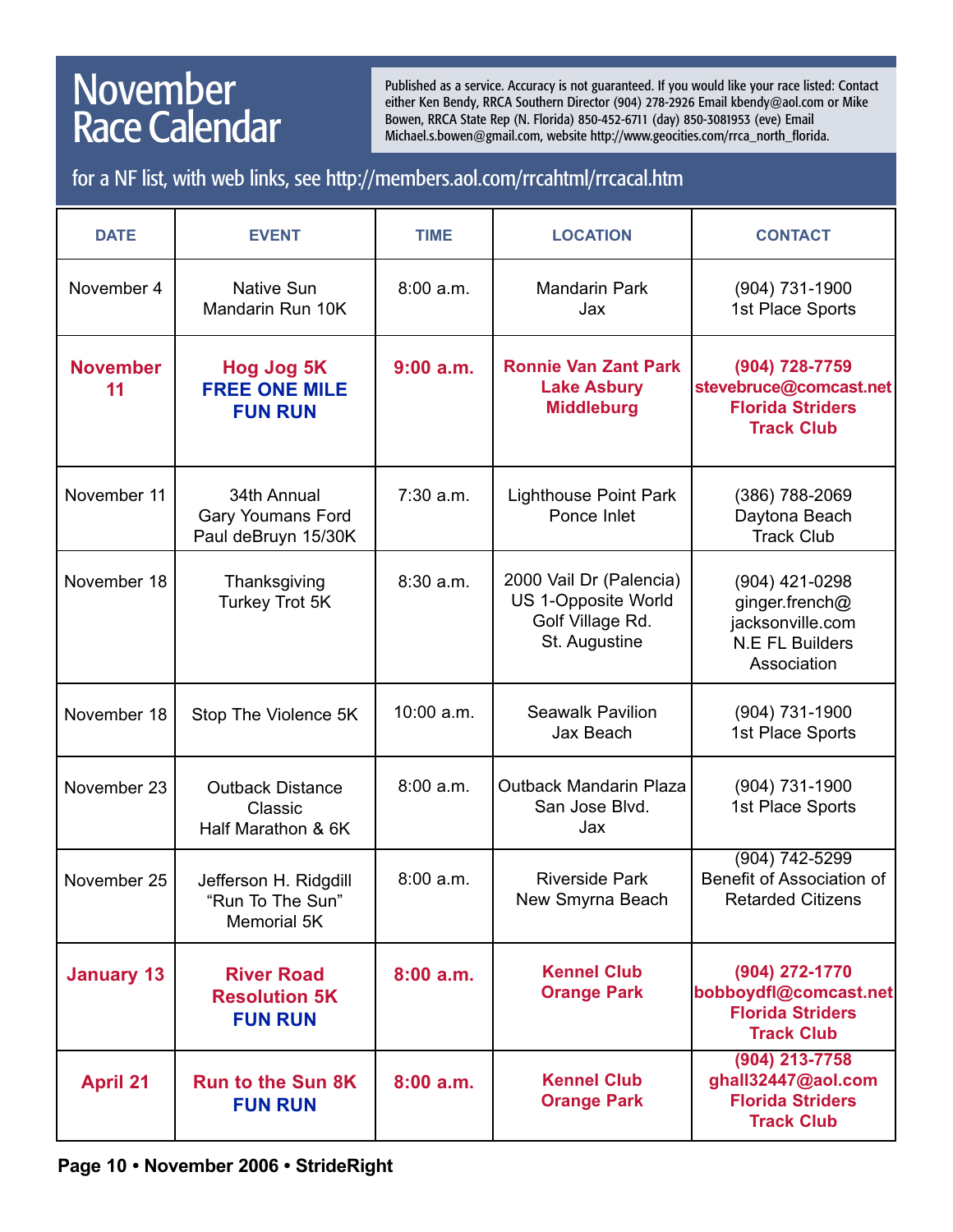# Pacing with Patti

It is officially fall. The marathon season is heating up and some of Jacksonville's best races are up coming. This is such an exciting time of year for runners. I have a very nice story for you about one of our Strider members, **Bruce (Sung Ho Choi)**. For those of us who know Bruce we know that his training for marathons is anything but traditional. In fact we all think he does too many marathons, doesn't run enough easy miles and does other odd things like long runs on a treadmill. His friends and training partners tease and taunt him about how his training will never allow him to reach his full potential or his goals. Bruce has had a goal of breaking the three hour barrier in the marathon for as long as he has been running them. He has come very close on a couple of occasions but was never able to quite get there. Well, on a cold and windy day in Chicago, Bruce made all his skeptics eat their words as he ran a perfectly executed race to cross the finish line in 2:59:47. Kudos to Bruce! I have always known he had the talent to do it, but didn't think it would happen until he took a more "traditional" approach. The moral of the story is that everyone is different and what most of us would consider odd may work for some people. Now off to the races…

First off is the **Rita 5K** on September 30 at the St. John's Town Center. **Justin Jacobs** was our first male Strider in a time of 15:43 which was a third place overall finish. **Frank Sutman** back in Jacksonville for the weekend was our 2nd male Strider and also our Male Masters winner in a time of 17:39. Our first female Strider was **Kim Pawelek** in a time of 18:27 followed by

#### **MINUTES**

Continued from page 2

sented the info for him. It was pointed out that this will not be a Grand Prix race this year since the Autumn Fitness 5K already filled that task, but will be one next year. Several board members commented that it was a good, sound plan.

**Budget Committee for 2007:** Dave asked for volunteers for the budget committee for next year. No one volunteered at this time. It is normally presented at the November Board meeting and approved in December for the subsequent year.

**Kid's Day Report:** Mike Ford reported on the race. There were close to 400 people there for the races. There were over 3000 attending the National Kid's Health Day. There were a few snafus which happened that morning, but they were all worked out and overall it was very positive. One thing that was pointed out is that Dr. Otto could use some more help with the logistics. It was also noted that the run should be planned much earlier as it was very hot that day to have races starting at 10:30 a.m. and 11:30 a.m. Dr. Otto has also covered all Strider costs so there were no costs to the Striders for the event.



#### BY PATTI STEWART-GARBRECHT

**Wendy Patterson** in 20:47. Wendy was also the Female Masters winner. Age group winners include **Page Ramezani** in 18:25, **Stephen Beard** in 19:49, **Everett Crum** in 22:04, **Thom Henkel** in 22:08, **Sarah Dunsford** in 23:49, **Barbara Whitter** in 25:20, **Nancy Pullo** in 33:08. I would also like to mention that **Joe Broom** had a PR running 21:12. Great job Joe.

Up next was the **Marine Corps Half Marathon** on October 7. Unlike previous years, the weather was a little better and the runners were provided with overcast skies. **Justin Jacobs** was our first male Strider in a very fast time of 1:11:54 which was good enough for 3rd place overall. Justin was followed by **John Metzgar** in a time of 1:15. **Kim Pawelek** , first female Strider as well as overall race winner ran 1:22:58. Pretty fast time for a girl out on a training run. Age group winners include **Bruce Holmes** in 1:33:26, **Paulette Butler** in 1:41:09, **Frank Frazier** in 1:42:37, **Everett Crum** in a time of 1:43:38, **Stephanie Griffith** in 1:47:44. Congratulations to all of our Striders who ran the race.

In the **Marine Corps 5K Kimberly Lundy** was our first Strider and also Female Masters winner in a time of 27:45. Age group winners include **Freddy Fillingham, Irene Herbertson** and **Joe Connolly**.

**On the road, Bernie (Continued on next page)**

#### **General Discussion:**

Marilyn Haddock called Glenn Hanna about the 1 mile Fun Run prior to the "Christmas on Walnut Street" parade in Green Cove Springs. She wanted to know if we were going to assist this year. The Strider's coordinated this race last year. Jingle Bells are presented to each finisher at the end of the race. Dave agreed to contact her and discuss.

Kim Lundy stated that Dave Bokros was coming to Middleburg Elementary School on Wednesday, October 11th at 2:45 p.m. to present the Strider Check and then go on a run with her club. She invited anyone interested to join them tomorrow. Shakes Ice Cream is supporting the event as well. Kim also mentioned that she and several club members are supporting the Girls on the Run "Girls Run Wild" event this Sunday. Another kids event coming up is the Junior River Run training which starts in January and ends in a 1 mile fun run on the same day as the River Run.

The meeting was adjourned at 8:00 p.m.  $\bullet$ 

Respectfully submitted, Vicky Connell